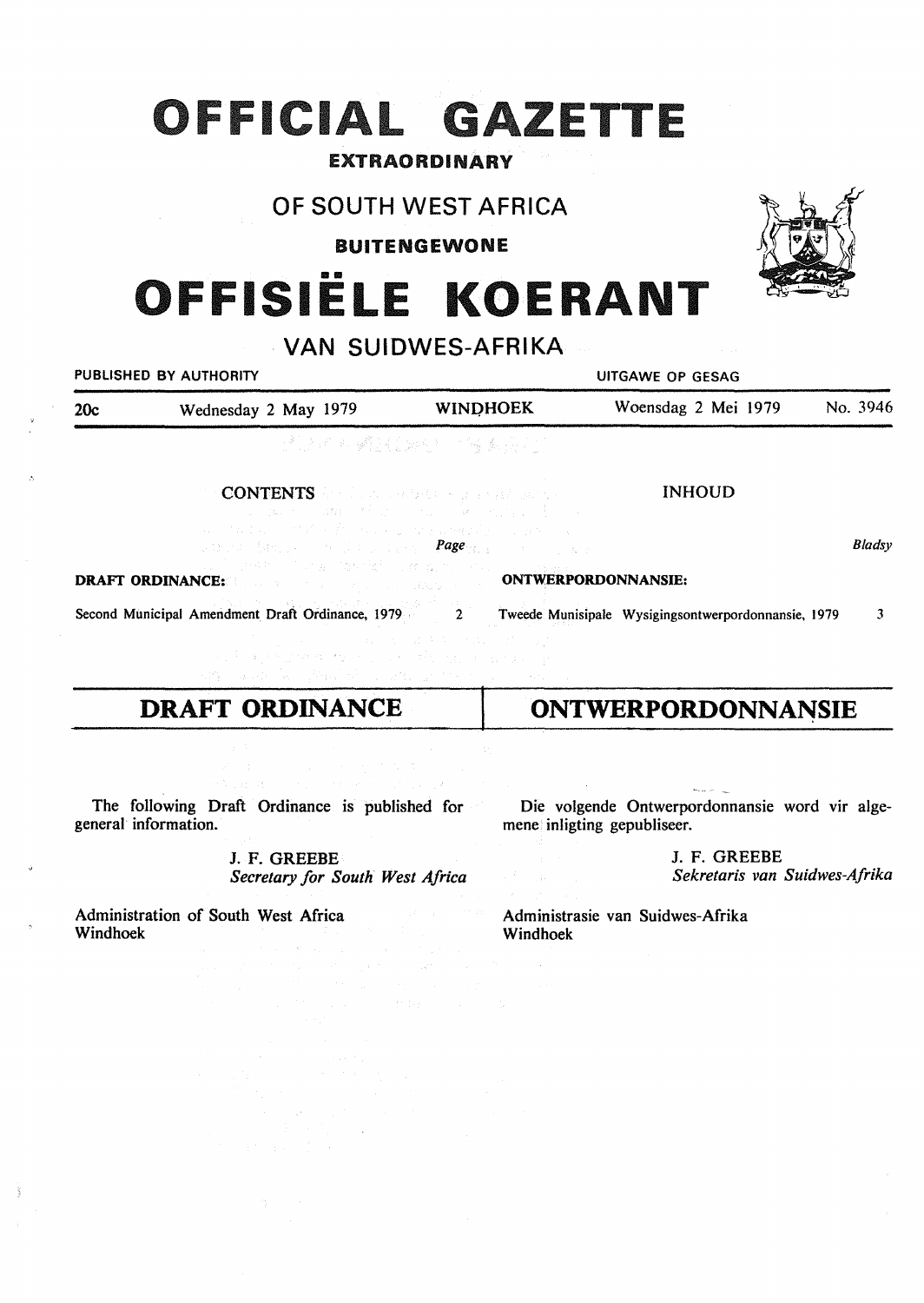### GENERAL EXPLANATORY NOTE:

Words underlined with solid line indicate insertions proposed.

Words in square brackets indicate omissions proposed.

# **DRAFT ORDINANCE**

To amend the Municipal Ordinance, 1963, so as to provide that the council of a municipality may delegate to its Management Committee certain functions, duties or powers imposed or conferred upon it by law, and that the Management Committee may delegate any function, duty or power imposed or conferred upon it under this Ordinance, as well as any delegated function, duty or power, a subcommittee, a councillor, the town clerk or an employee; that the Executive Committee may, at the request of a council, exercise any power in regard to the establishment of municipalities, defining of municipal boundaries or division of wards, without a petition having been presented; that the council may require from a candidate for a post in its service to state the notch on the scale of remuneration applicable to such post at which he will accept appointment in such post; that only the council may suspend a town clerk or a head of a department from duty; to extend the circumstances under which a town clerk may refuse to carry out a resolution taken or instruction issued by the council or by the Management Committee; to provide that the chairman of a meeting may only for certain specified reasons request a town clerk or his representative to withdraw from that meeting; that where the minutes are bound by means of two or more staples, the chairman and town clerk may sign them as though they were bound in book form; that applications for exemption from rates on immovable property are to reach a council before or on 31 May of a particular year; to further regulate the construction across property of water pipelines, storm water drain pipes, sewer pipes or overhead or underground electrical supply lines; to provide 'that a council may cremate instead of bury a destitute person who has died within its area of jurisdiction; that where a municipality has adopted model regulations, or where model regulations have been applied to it, the particular municipality may amend such regulations; and to provide for incidental matters.

BE IT ORDAINED by the Legislative Assembly for the Territory of South West Africa, as follows:-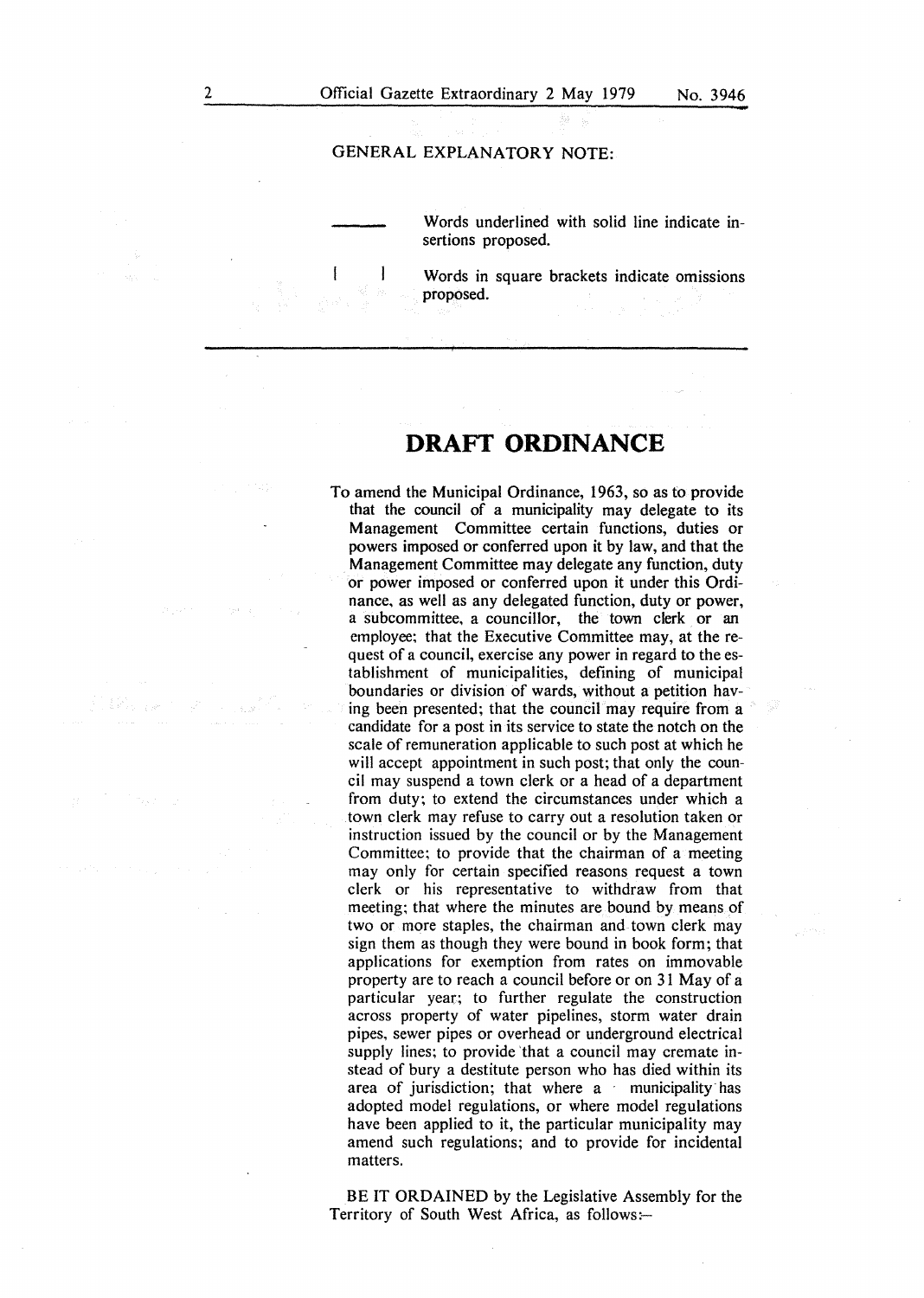$\mathbf{I}$ 

### ALGEMENE VERDUIDELIKENDE NOTA:

Woorde met 'n volstreep daaronder dui aan invoegings voorgestel.

 $\mathbf{I}$ Woorde tussen vierkantige hake dui aan skrappings voorgestel.

## **ONTWERPORDONNANSIE**

Tot wysiging van die Munisipale Ordonnansie 1963, om daarvoor voorsiening te maak dat die raad van 'n munisipaliteit sekere funksies pligte of bevoegdhede wat by wet aan hom opgelê of verleen is, aan sy bestuurskomitee kan delegeer, en dat die bestuurskomitee enige funksie, plig of bevoegdheid wat ingevolge genoemde Ordonnansie aan hom opgelê of verleen is, asook enige gedelegeerde funksie, plig of bevoegdheid aan 'n subkomitee 'n raadslid, die stadsklerk of 'n werknemer kan delegeer; dat die Uitvoerende Komitee op versoek van 'n raad enige bevoegdheid ten opsigte van die instelling van munisipaliteite, bepaling van munisipale grense of verdeling van wyke kan uitoefen sonder dat 'n petisie voorgelê is; dat 'n raad van 'n kandidaat om 'n betrekking in sy diens kan vereis om die kerf te meld op die skaal van besoldiging van toepassing op sodanige betrekking, waarteen hy aanstelling in sodanige betrekking sal aanvaar; dat slegs die raad 'n stadsklerk of hoof van 'n departement in sy diens kan skors; om die omstandighede waaronder 'n stadsklerk kan weier om 'n besluit of opdrag van die raad of bestuurskomitee uit te voer, uit te brei; om daarvoor voorsiening te maak dat die voorsitter van 'n vergadering 'n stadsklerk of sy verteenwoordiger slegs om sekere gespesifiseerde redes kan versoek om horn van daardie vergadering te onttrek; dat waar 'n notule by wyse van twee of m"er kramme gebind is, die voorsitter en stadsklerk dit kan onderteken asof dit in boekvorm gebind is; dat aansoeke om vrystelling van belastings op onroerende eiendom 'n raad voor of op 31 Mei van 'n bepaalde jaar moet bereik; om die aanleg van waterpyplyne, stormwaterafvoerpype, rioolpype of bogrondse of ondergrondse elektriese kragtoevoerlyne oor eiendomme verder te reël; om daarvoor voorsiening te maak dat 'n raad 'n behoeftige persoon wat binne sy regsgebied sterf kan veras in plaas van begrawe; dat waar 'n munisipaliteit modelregulasies aanvaar het, of waar modelregulasies op horn toegepas is, die betrokke munisipaliteit sodanige regulasies kan wysig; en om voorsiening te maak vir verbandhoudende aangeleenthede.

Die Wetgewende Vergadering van die Gebied Suidwes-Afrika VERORDEN SOOS VOLG:-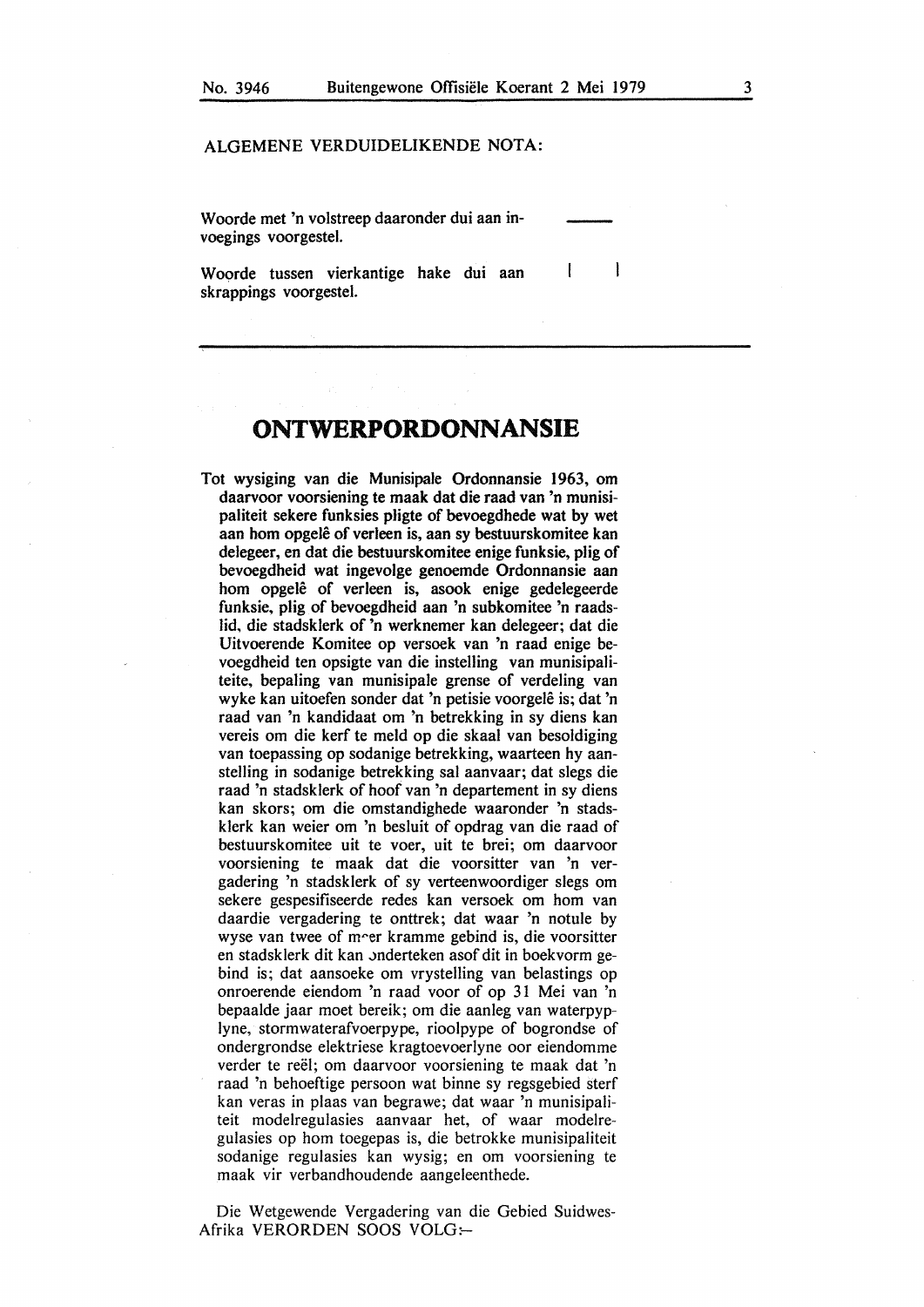Amendment of section 6 of<br>**Ordinance 13** of 1963, as amended by section I of<br>Ordinance 17 of 1970.

1. Section 6 of the Municipal Ordinance, 1963 – here**inafter referred to as the principal Ordinance — is hereby amended by the deletion of subsections (IA), (lB) and (3).** 

**Insertion of section 6A in Ordinance 13 of 1963.** 

> **Management**  Committee.

 $\mathcal{L}_{\mathcal{L}}^{(n)}(\mathcal{L}_{\mathcal{L}}^{(n)},\mathcal{V}_{\mathcal{L}}^{(n)},\mathcal{V}_{\mathcal{L}}^{(n)},\mathcal{V}_{\mathcal{L}}^{(n)})$ 

in 2007.

 $\beta \rightarrow \gamma \gamma_{\rm c}$ 

**2. The following section is hereby inserted in the principal Ordinance after section 6:** 

·· **()clc\_~ations**  by 6A. (I) A council may, subject to the provicouncil and sions of subsection  $(2)$ , either in general or in particular, delegate to its Management Committee, subject to the conditions and restrictions it may deem expedient, any function, duty or power of whatever nature which is imposed or conferred upon it by law.

(2) The power of a council to  $-$ 

- (a) make regulations;
- 
- (b) levy rates on property or exempt a person from the payment of such rates;
- (c) levy charges or fees, or to increase or re
	- duce such charges or fees;

(d) obtain loans or borrow money;

(e) perform or exercise any function, duty or power imposed or conferred upon it under section 148,

'shall not be delegated under subsection (l): Provided that no power referred to in this subsection shall be exercised by a council unless the particular matter has first been submitted to its Management Committee for consideration and report, and such Management Committee has reported thereon.

(3) A Management Committee may with the approval of its council, and subject to the conditions and restrictions such council amy deem expedient, delegate to a subcommittee appointed by such Management Committee, to a councillor, to the town clerk or to any employee of such council, any function, duty or power imposed or conferred upon management committees under this Ordinance, or delegated to such Management Committee under subsection (1).

(4) Any function, duty or power delegated under subsection (3) to the town clerk or an employee of a council may be performed or exercised either by such town clerk or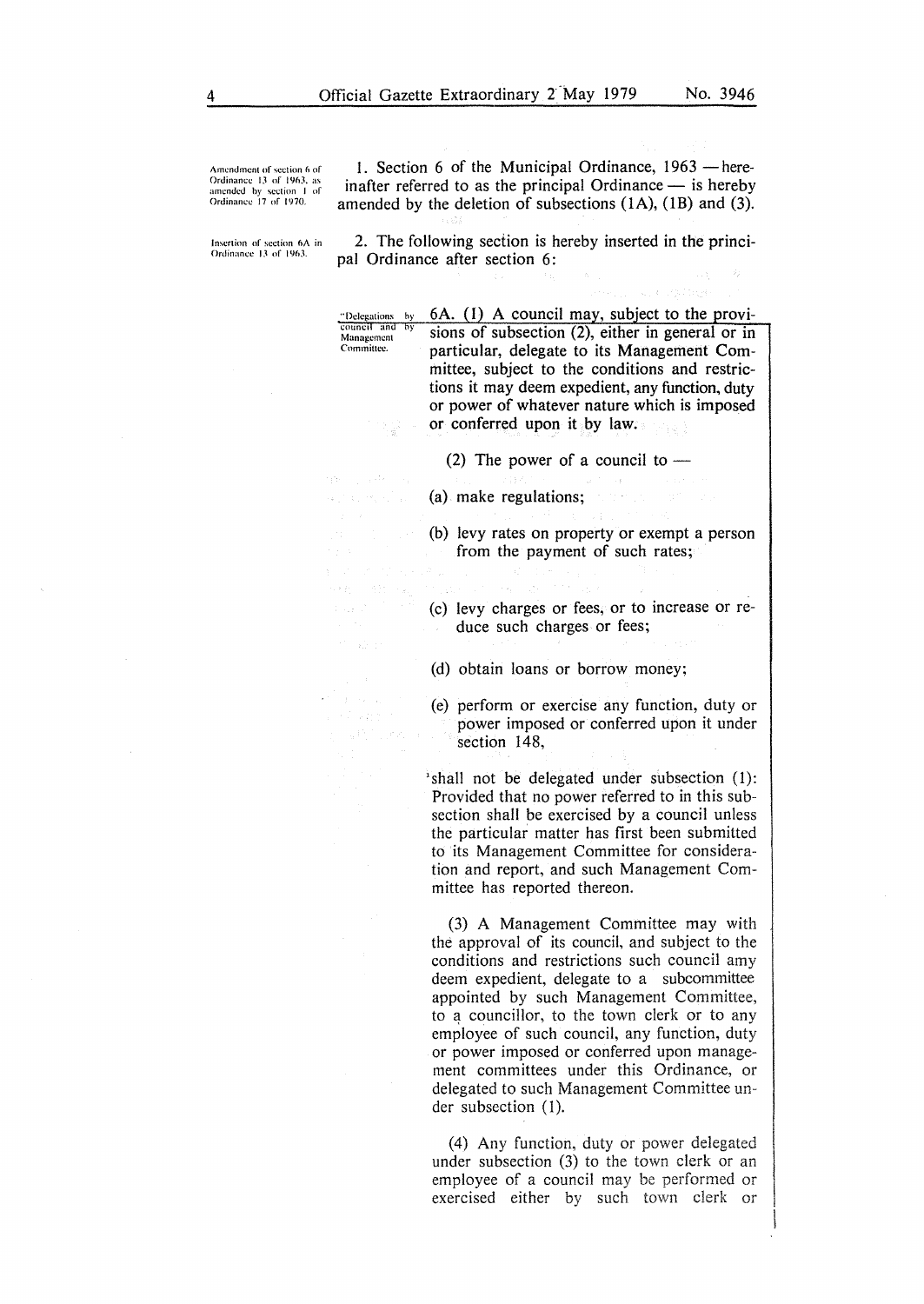"Delegasics dcur<br>raad en deur he stuurskomitee.

1. Artikel 6 van die Munisipale Ordonnansie 1963 hieronder die Hoofordonnansie genoem - word hierby gewysig deur subartikels (1A), (1B) en (3) te skrap.

Wysiging van artikcl 6 van Ordonnansic 13 van 1963. soos gewysig deur artikel 1 van Ordonnansic 17 van 1970.

Invocging van artikcl 6A in Ordonnansic 13 van 1963.

2. Die volgende artikel word hierby in die Hoofordonnansie na artikel 6 ingevoeg:

6A. (I) 'n Raad kan, behoudens die beoalings

van subartikel (2), hetsy in die algemeen of in die besonder, enige funksie, plig of bevoegdheid, van welke aard ook al, wat by wet aan hom opgelê of verleen word, onderworpe aan die voorwaardes en beperkinge wat hy dienstig ag, aan sy bestuurskomitee delegeer.

- (2) Die bevoegdheid van 'n raad om -
- (a) regulasies te maak;
- (b) belasting op eiendom op te lê of iemand van die betaling van sodanige belasting vry te stel;
- $(c)$  heffings of gelde op te lê of sodanige heffings of gelde te vermeerder of te verminder:
- (d) lenings te verkry of aan te gaan;
- (e) enige funksie, plig of bevoegdheid wat ingevolge artikel 148 aan hom opgelê of verleen is, te verrig of uit te oefen,

word nie ingevolge subartikel (1) gedelegeer nie: Met dien verstande dat geen bevoegdheid in hierdie subartikel genoem deur 'n raad uitgeoefen word nie tensy die betrokke aangeleentheid eers aan sy bestuurskomitee vir oorweging en verslag voorgelê is en daardie bestuurskomitee daaroor verslag gedoen het.

(3) 'n Bestuurskomitee kan, met die goedkeuring van sy raad en onderworpe aan die voorwaardes en beperkinge wat daardie raad dienstig ag, enige funksie, plig of bevoegdheid wat aan bestuurskomitees ingevolge hierdie Ordonnansie opgele of verleen is of aan daardie bestuurskomitee ingevolge subartikel (1) gedelegeer is, aan 'n subkomitee aangestel deur sodanige bestuurskomitee, aan 'n raadslid, aan die stadsklerk of aan enige ander werknemer van sodanige raad delegeer.

(4) Enige funksie, plig of bevoegdheid wat ingevolge subartikel (3) aan die stadsklerk of 'n werknemer van 'n raad gedelegeer is, kan of deur sodanige stadsklerk of werknemer per-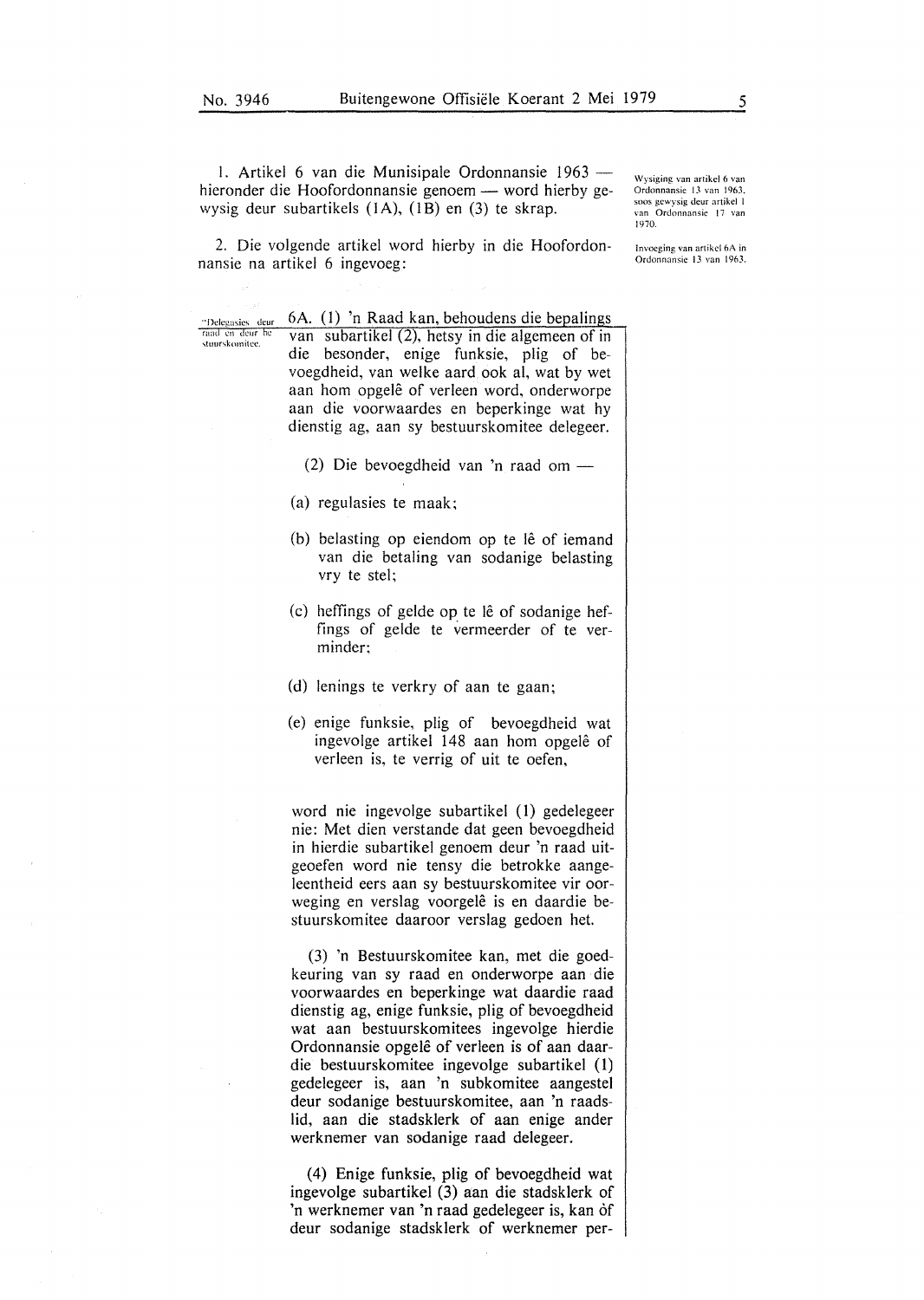C

employee personally or through the agency ot another employee acting under the direction and control of such town clerk or employee.

(5) The town clerk shall forthwith notify the Executive Committee in writing of any delegation by either the council under subsection (1) or the Management Committee under subsection (3), and such delegation shall be effective from the date of dispatch of the said notice: Provided that the Executive Committee may in its discretion reject such delegation and notify the said town clerk in writing of such rejection, in which event the said delegation shall, as from a date one day after the date of the receipt of such notice by such town clerk be deemed to be revoked.

(6) Where a council has neglected to exercise the powers conferred upon it by subsection  $(1)$ , or has in the opinion of the Executive Committee not exercised them adequately, the Executive Committee may direct such council in writing to exercise such powers in the manner and within the period it may deem expedient, and if such council neglects or refuses to comply with such direction, exercise such powers on behalf of such council as from a date determined by it.

- (7) (a) A council may at any time, after referring the matter to its Management Committee for consideration and report, revoke any delegation under subsection (1) or (3).
- (b) When a council has, under paragraph (a), revoked a delegation, it shall forthwith notify the Executive Committee in writing of such revocation.".

Amendment of section 12 of Ordinance 13 of 1963. as substituted by section 4 of Ordinance 12 of 1978.

3. Section 12 of the principal Ordinance is hereby amended -

(a) by the substitution in subsection (1) for all the words preceding paragraph (a) of the following words:

"The Executive Committee may from time to time of its own accord or at the request of a council exercise any of the powers conferred by section *seven*  without the presentation of any petition, provided that before the exercise of any such power, notice shall be given  $-$ "; and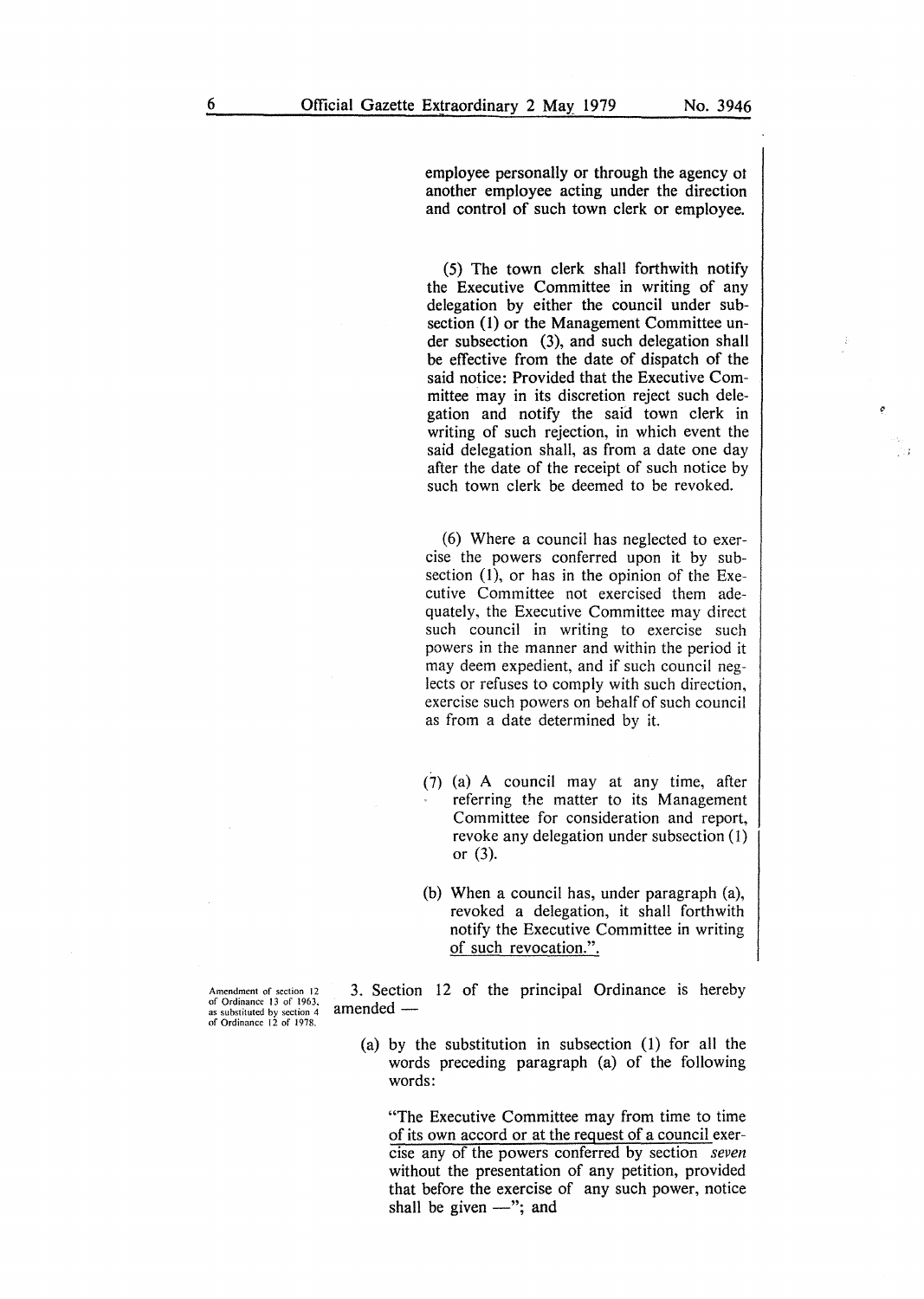soonlik, of deur bemiddeling van 'n ander werknemer handelende in opdrag en onder die beheer van sodanige stadsklerk of werknemer, verrig of uitgeoefen word.

(5) Die stadsklerk stel die Uitvoerende Komitee onverwyld skriftelik in kennis van enige delegasie deur of die raad ingevolge subartikel (1) of die bestuurskomitee ingevolge subartikel (3), en sodanige delegasie is van krag vanaf die datum van die afsending van bedoelde kennisgewing: Met dien verstande dat die Uitvoerende Komitee na goeddunke enige sodanige delegasies kan afkeur en die bedoelde stadsklerk skriftelik van sodanige afkeuring kan in kennis stel, in welke geval die bedoelde delegasie vanaf 'n datum een dag na die datum van ontvangs van sodanige kennisgewing deur daardie stadsklerk, geag word ingetrek te wees.

( 6) Waar 'n raad nagelaat het om die bevoegdhede wat by subartikel (1) verleen word, uit te oefen, of na die mening van die Uitvoerende Komitee nie toereikend uitgeoefen het nie, kan die Uitvoerende Komitee sodanige raad skriftelik gelas om daardie bevoegdheid op die wyse en binne die tydperk wat hy dienstig ag, uit te oefen en, indien sodanige raad nalaat of weier om aan sodanige lasgewing te voldoen, sodanige bevoegdheid namens daardie raad uitoefen vanaf 'n datum deur hom bepaal.

- (7) (a) 'n Raad kan te eniger tyd nadat hy die aangeleentheid na sy bestuurskomitee verwys het vir oorweging en verslag enige delegasie ingevolge subartikel  $(1)$  of  $(3)$  gedoen, intrek.
- (b) Wanneer 'n raad 'n delegasie ingevolge paragraaf (a) intrek, gee die betrokke stadsklerk die Uitvoerende Komitee onverwyld kennis van sodanige intrekking.".

3. Artikel 12 van die Hoofordonnansie word hierby ge $wysig -$ 

- Wysiging van artikcl 12 van Ordonnansic 13 van 1963, soos vervang deur artikcl 4 van Ordonnansic 12 van 1978.
- (a) deur in subartikel (I) al die woorde wat paragraaf (a) voorafgaan deur die volgende woorde te vervang:

"Die Uitvoerende Komitee kan van tyd tot tyd enige van die bevoegdhede verleen by artikel *sewe*  uit eie beweging of op versoek van 'n raad uitoefen sonder dat 'n petisie voorgele word, mits voor die uitoefening van enige sodanige bevoegdheid daar  $-$ "; en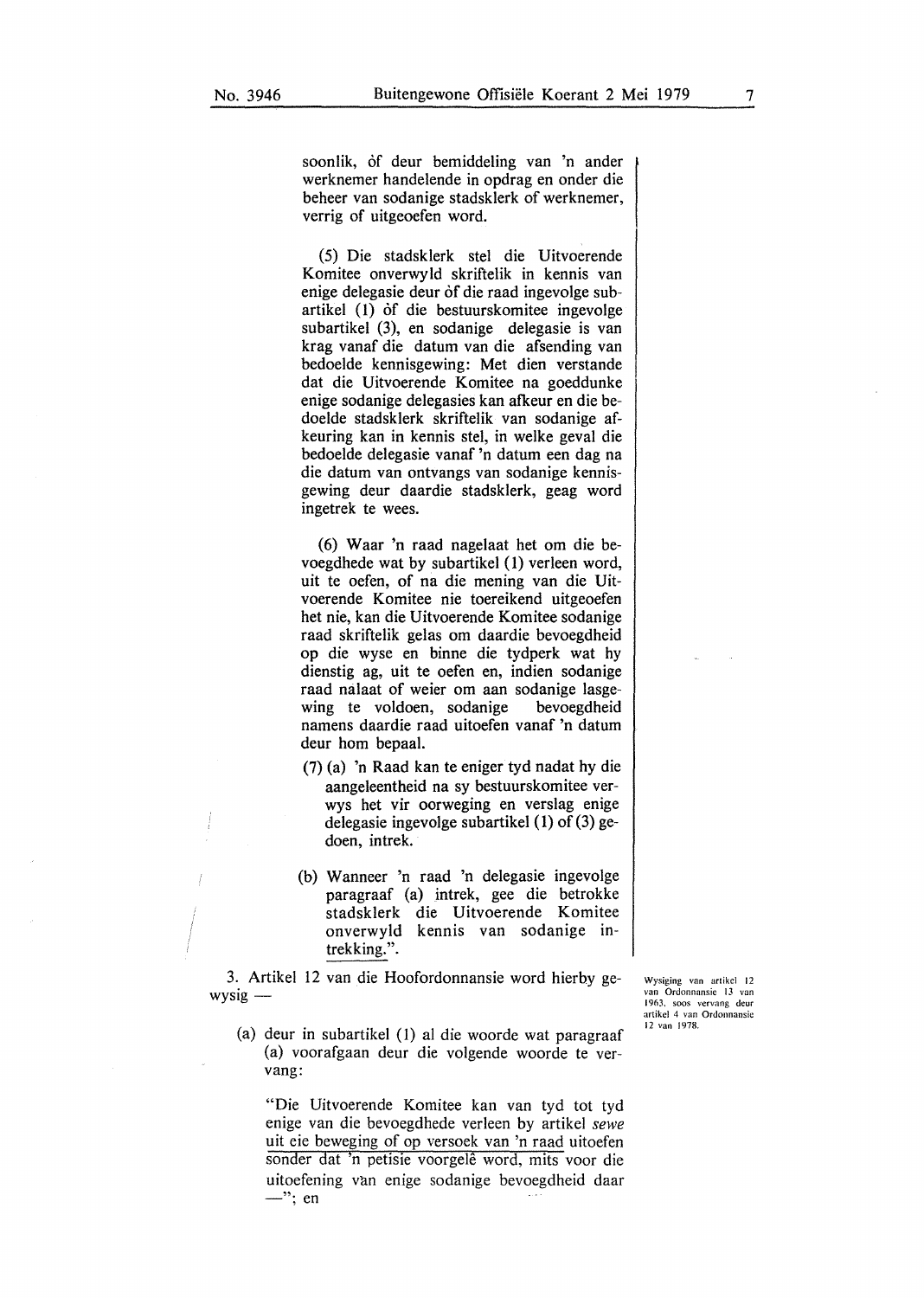- 
- (b) by the insertion after subsection (2) of the following subsection:

 $(3)$  A request referred to in subsection  $(1)$  shall be made in the manner determined by the Executive Committee.".

4. Section 148 of the principal Ordinance is hereby  $a$ mended  $-$ 

(a) by the addition of the following proviso to subsection (2):

"Provided that the council may require from or request any candidate for a post in its service to state the notch on the scale of remuneration applicable to such post at which he will accept appointment in such post or will carry out the duties connected therewith."; and

(b) by the substitution in paragraph (a) of subsection (9) for the words "mayor or any member of the Management Committee" of the word "council".

5. Section 149 of the principal Ordinance is hereby amended —

- (a) by the deletion of paragraph (b) of subsection  $(1)$ ;
- (b) by the addition of the following proviso to subsection (2):

"Provided that where the town clerk comes to the conclusion after such meeting that any resolution taken or instruction issued by the council or the Management Committee at such meeting was illegal or irregular, he may refuse to implement such resolution or carry out such instruction until the next meeting of such council or Management Committee, and he shall report the said illegality or irregularity in writing at the said next meeting, whereupon the matter shall be dealt with as though the resolution or instruction were taken or issued at that particular meeting.";

(c) by the substitution for subsection (3) of the following subsection:

(3) Every meeting of the council and every meeting of a committee of the council shall be attended by the town clerk or in his absence by some employee representing him, unless he or his representative is unable to attend [or he or his representative has been requested by the chairman of the meeting to withdraw therefrom.] : Provided that the chairman of such meeting may, subject to the provisions of any standing rules and orders

Amendment of section 148 of Ordinance 13 of 1963,<br>as amended by section 3 of<br>Ordinance 5 of 1964, sec 1ion 3 of Ordinance 17 of<br>
1970. section 1 of Ordinance 7 of 1971, sections 1 and 5 of Ordinance 15 of 1972, section 1 of Ordi<br>nance 8 of 1976, section 1 of Ordinance II of 1977<br>and section I of Ordi nance 9 of 1979.

Amendment of section 149 principle of *decreasing* 111 as amended hy section 1 of

Ordinance 15 of 1972.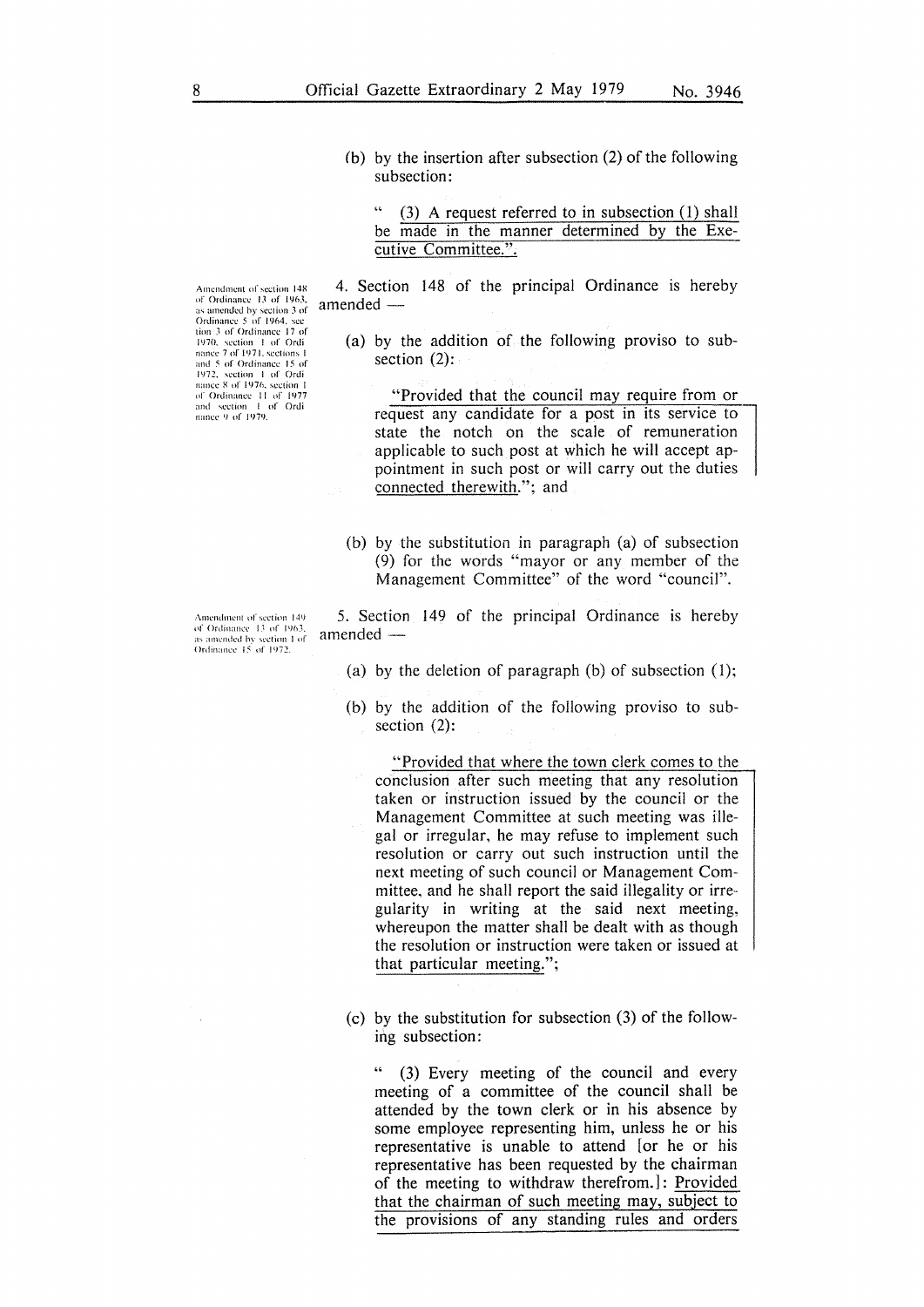(b) deur die volgende subartikel na subartikel (2) in te voeg:

| -66 |  |  | (3) 'n Versoek in subartikel (1) bedoel geskied   |  |
|-----|--|--|---------------------------------------------------|--|
|     |  |  | op die wyse wat die Uitvoerende Komitee bepaal.". |  |

4. Artikel 148 van die Hoofordonnansie word hierby ge $wysig -$ 

(a) deur die volgende voorbehoudsbepaling by subartikel (2) te voeg:

"Met dien verstande dat die raad van enige kandidaat om 'n betrekking in sy diens kan vereis of horn kan versoek om die kerf te meld op die skaal van besoldiging van toepassing op sodanige betrekking, waarteen hy aanstelling in sodanige betrekking sal aanvaar of die pligte daaraan verbonde sal vervul."; en

(b) deur in paragraaf (a) van subartikel (9) die woorde "burgemeester of enige lid van die bestuurskomitee" deur die woord "raad" te vervang.

5. Artikel 149 van die Hoofordonnansie word hierby ge $wysig -$ 

- (a) deur paragraaf (b) van subartikel (1) te skrap;
- (b) deur die volgende voorbehoudsbepaling by subartikel (2) te voeg:

"Met dien verstande dat waar die stadsklerk na afloop van 'n sodanige vergadering tot die oortuiging kom dat enige besluit of opdrag wat die raad of die bestuurskomitee by sodanige vergadering geneem of uitgereik het, onwettig of onreëlmatig was, hy kan weier om sodanige besluit of opdrag voor die eersvolgende vergadering van sodanige raad of bestuurskomitee uit te voer, en hy moet bedoelde onwettigheid of onreelmatigheid op sodanige eersvolgende vergadering skriftelike rapporteer, waarop met die saak gehandel moet word asof die besluit of opdrag tydens daardie besondere vergadering geneem of uitgereik is.";

(c) deur subartikel (3) deur die volgende subartikel te vervang:

(3) Die stadsklerk, of in sy afwesigheid, 'n werknemer wat hom verteenwoordig, moet elke vergadering van die raad en elke vergadering van 'n komitee van die raad bywoon, tensy hy of sy verteenwoordiger die vergadering nie kan bywoon nie I of tensy hy of sy verteenwoordiger deur die voorsitter van die vergadering versoek word om horn daaraan te onttrek.]: Met dien verstande dat die voorsitter van sodanige vergadering, behoudens die

Wysiging van artikcl 148 van Ordonnansic 13 van 1963. soos gewysig deur artikcl J van Ordonnansic 5 van l 964. artikcl J van Ordonnansie 17 van 1970. artikel I van Ordonnansic 7 van I 971. artikcls I en *5*  van Ordonnansic 15 van 1972. artikcl I van Ordon nansic 8 van 1976, artikcl I van Ordonnansic I I van 1977 en artikcl 1 van Or donnansic 9 van 1979.

\Vysiging van artikcl 149 van Ordonnansic 13 van 1963. sons gcwysig dcur artikcl l van Ordonnansic 15 van 1972.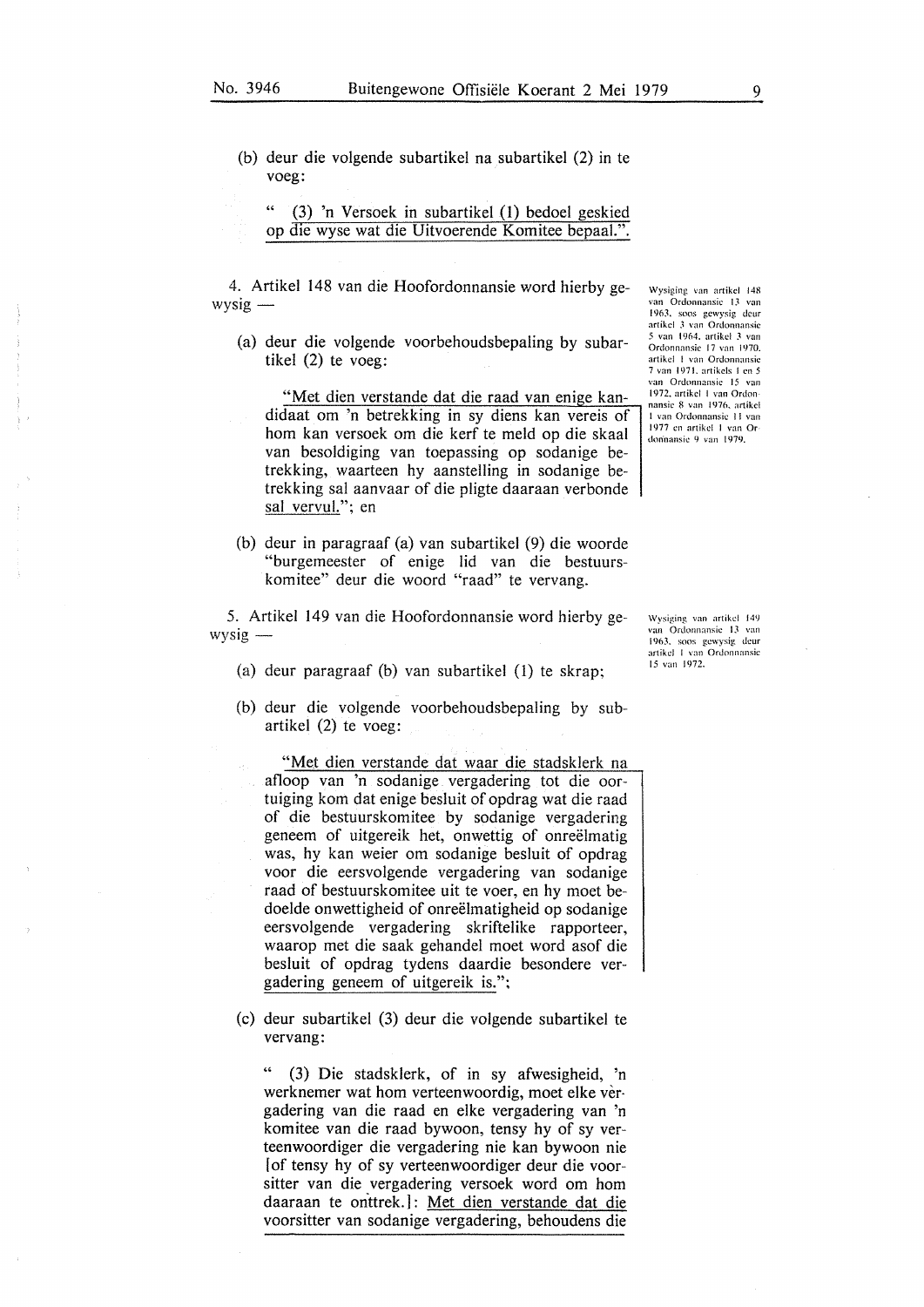made under section 155 and applicable to such meeting, request the town clerk or his representative to withdraw from the meeting if he or his representative has a financial interest in the matter under discussion, or if disciplinary measures against the town clerk or his representative are to be discussed by the meeting."; and

(d) by the addition of the following proviso to paragraph (a) of subsection (4):

"Provided that where the minutes are kept on loose leaves and firmly bound by means or two or more staples, the chairman of such meeting and the town clerk or his representative may sign such minutes as though they were already bound in book form.".

Amendment of section 159 6. Section 159 of the principal Ordinance is hereby of Ordinance 13 of 1963.<br>
as amended by the substitution in paragraph (b) of subsection  $Ordinance$  15 of 1972.<br>  $Ordinance$  15 of 1972. (3) for the word  $(3)$  for the word "council" where it appears the first time of the words "Management Committee".

> 7. Section 165 of the principal Ordinance is hereby amended by the substitution for paragraph (c) of subsection (2) of the following paragraph:

"(c) No exemption shall be granted under this subsection unless the person claiming exemption shall have made application to the council and given the particulars required in the form prescribed in the Seventh Schedule and such application shall be made annually, shall reach the council before or on 31 May of any particular year and [shall be submitted to the council during the month of June in every financial year and] be in respect of the financial year then next ensuing, and no application which does not [so submitted] thus reach the council shall be considered nor shall any exemption be granted retrospectively, except for good cause shewn.".

8. Section 174 of the principal Ordinance is hereby amended -

- (a) by the deletion in paragraph (c) of subsection (I) of the words "( with power to delegate this power to its Management Committee)"; and
- (b) by the substitution for paragraph (b) of subsection (3) of the following paragraph:
	- "(b) the owner and any lessee of that property shall be obliged to allow  $-$

Amendment of section 165 of Ordinance 13 of 1963, as amended by section 4 of Ortlimmcc *5* of 1964. sec lion 6 of Ordinance 29 of<br>1965. section 2 of Ordinance 8 of 1976 and section 6 of Ordinance 12 of<br>1978.

Amendment of section 174 of Ordinance 13 of 1963. as amended by section 4 of<br>Ordinance 17 of 1970, sec-<br>tion 3- of Ordinance 7- of 1971, section 1 of Ordi-<br>nance 15 of 1972 and section 4 of Ordinance 9 of 197;\.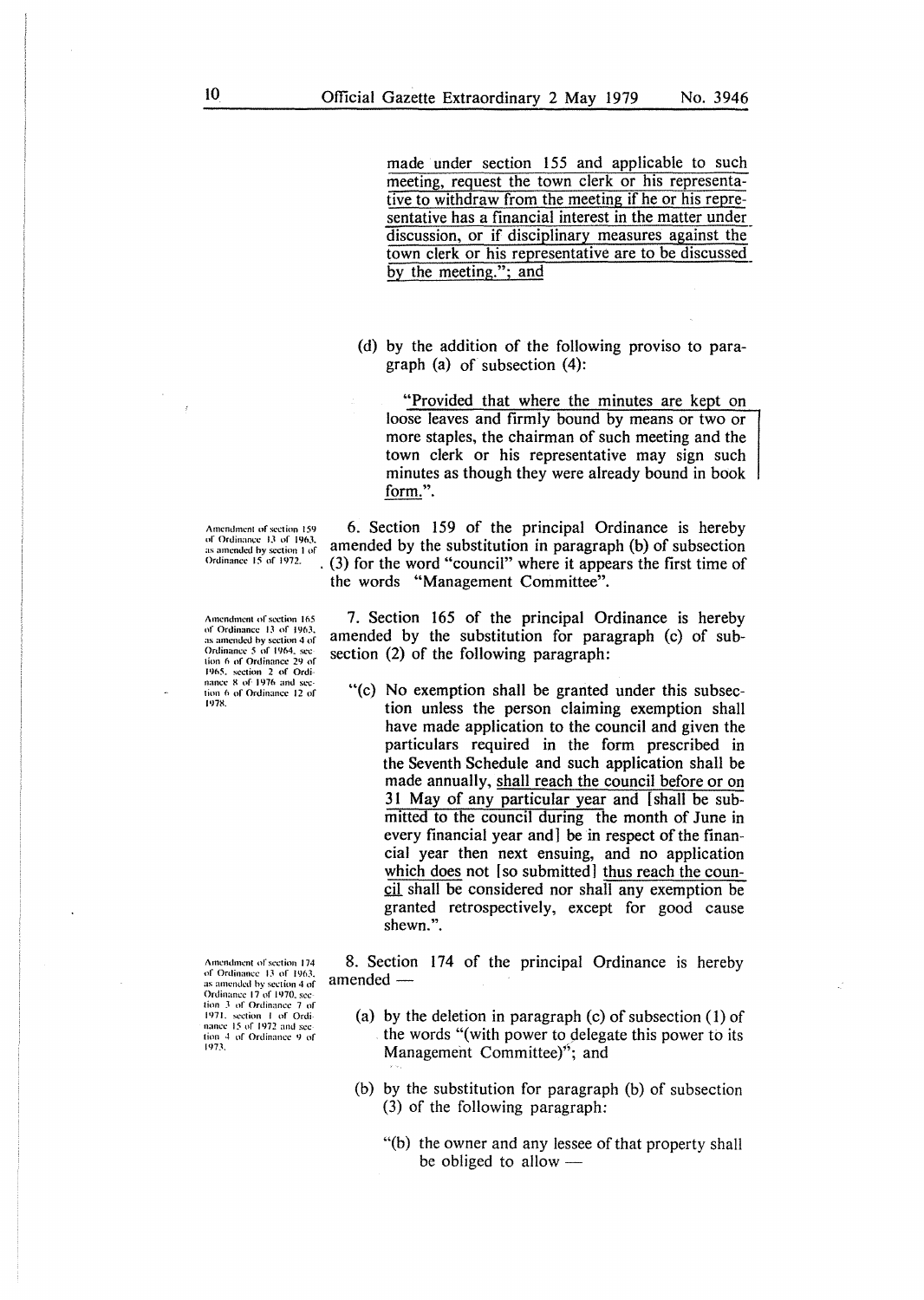bepalings van enige reglement van orde wat ingevolge artikel 155 gemaak en op die vergadering van toepassing is, die stadsklerk of sy verteenwoordiger kan versoek om hom van die vergadering te onttrek indien hy of sy verteenwoordiger 'n geldelike belang by die aangeleentheid onder bespreking bet, of indien tugmaatreëls teen die stadsklerk of sy verteenwoordiger deur die vergadering bespreek gaan word."; en

(d) deur die volgende voorbehoudsbepaling by paragraaf (a) van subartikel (4) te voeg:

"Met dien verstande dat waar die notule op los blaaie aangeteken is en by wyse van twee of meer kramme stewig gebind is, die voorsitter van sodanige vergadering en die stadsklerk of sy verteenwoordiger sodanige notule kan onderteken asof die notule reeds in boekvorm gebind is.".

6. Artikel 159 van die Hoofordonnansie word hierby gewysig deur in paragraaf (b) van subartikel (3) die woord "raad" waar dit die eerste keer voorkom deur die woord "bestuurskomitee" te vervang.

7. Artikel 165 van die Hoofordonnansie word hierby gewysig deur paragraaf (c) van subartikel (2) deur die volgende paragraaf te vervang:

"(c) Geen vrystelling word ingevolge hierdie subartikel verleen nie tensy die persoon wat vrystelling eis by die raad aansoek gedoen het en die vereiste besonderhede in die vorm voorgeskryf in die sewende bylae verskaf bet, en sodanige aansoek moet jaarliks geskied, moet die raad voor of op 31 Mei van enige bepaalde jaar bereik en [in die maand Junie in elke boekjaar aan die raad voorgelê word en moet betrekking he op die eersvolgende boekjaar, en geen aansoek wat die raad nie aldus [voorgelê word] bereik nie, mag in aanmerking geneem word nie, nóg mag enige vrystelling met terugwerkende krag verleen word nie tensy goeie redes daarvoor aangevoer word.".

8. Artikel 174 van die Hoofordonnansie word hierby ge $wysig -$ 

- (a) deur in paragraaf (c) van subartikel (1) die woorde "(met die bevoegdheid om hierdie bevoegdheid aan sy bestuurskomitee oor te dra)" te skrap; en
- (b) deur paragraaf (b) van subartikel (3) deur die volgende paragraaf te vervang:
	- "(b) is die eienaar en enige huurder van daardie eiendom verplig om toe te laat -

1963. soos gewysig deur artikcl I van Ordonnansic 15 van 1972.

\Vysiging van artikcl 159 van Ordonnansic 13 van

Wysiging van artikel 165 van Ordonnansic 13 van 1963, soos gewysig deur<br>artikel 4 van Ordonnansie van 1964, artikel 6 van Ordonnansic 29 van 1965. artikcl 2 van Ordonnansic 8 van l 976 en artikcl 6 van Ordonnansic 12 van 1978.

Wysiging. van artikcl 174 van Ordonnansic 13 van 1963. soos gcwysig dcur arlikcl 4 van Ordonnansic 17 van 1970. artikel 3 van Ordonnansic 7 van 1971. artikcl I van Ordonnansic 15 van 1972 en artikel 4 van Ordonnansic 9 van 1973.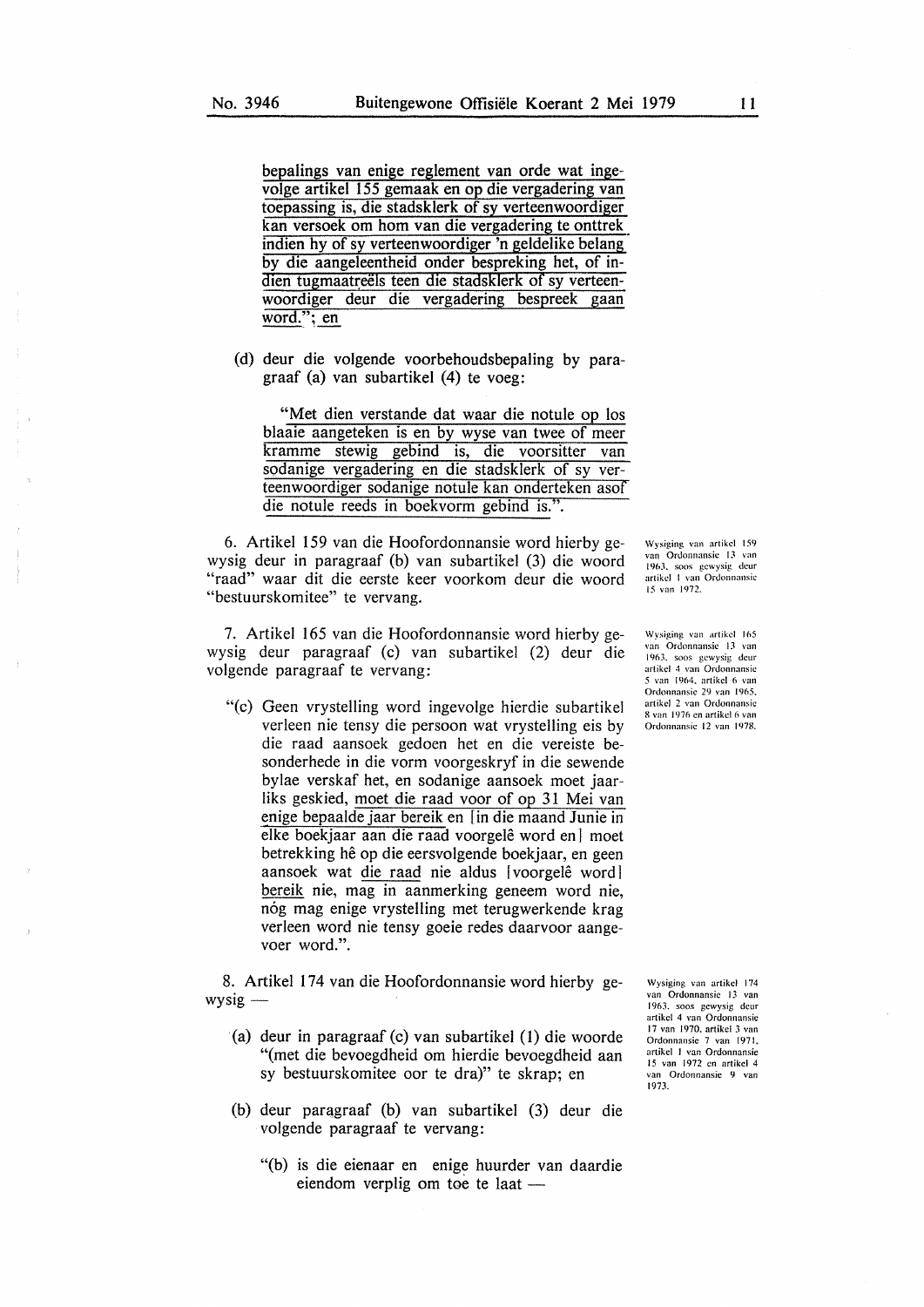(i) such water pipelines, storm water drain pipes, sewer-pipes [and] or overhead [and] or underground electrical supply lines as may from time to time be considered necessary by the council, to be constructed across the property in such a manner and in such a position as may from time to time be [agreed on] determined by the council [and] after consultation with the owner of that property;

- (ii) any materials that may be excavated during the construction, maintenance [and] or removal of any such water pipeline, storm water drain pipe, sewer-pipe [and] or overhead [and] or underground electrical supply line, to be placed on that property temporarily;
- (iii) any person who may be required to enter that property in order to perform his duties pertaining to such construction, maintenance [and] or removal of any such water pipeline, storm water drainpipe, sewer-pipe [and] or overhead [and] or underground electrical supply line [and] or any other work pertaining thereto, to enter that property at all reasonable times,

without any compensation being recoverable from the council: Provided that any damage caused at the construction, maintenance [and] or removal of any such water pipeline, storm water drain pipe, sewer-pipe [and] or overhead [and] or underground electrical supply line  $[and]$  or any other work pertaining thereto  $[$ and $]$  or any damage caused at the placing on or removal from that property the placing on <u>of</u> temoval from that property<br>of any materials excavated, [will] shall be<br>compensated by the council;".

**A111cndmc11t or section 2J6 of Ordinance IJ of 19f1J,** 

**9. Section 236 of the principal Ordinance is hereby amended by the substitution for subsection (4) of the following subsection:** 

"(4) For the purpose of this section  $-$ 

"burial" includes cremation: and "destitute person" means a person who, in the opinion of the magistrate, is without resources.".

Amendment of section 244 of Ordinance 13 of 1963. **as amended bv section I of**  Ordinance 15' of 1972.

10. (I) Section 244 of the principal Ordinance is hereby amended by the insertion after subsection (4) of the following subsection: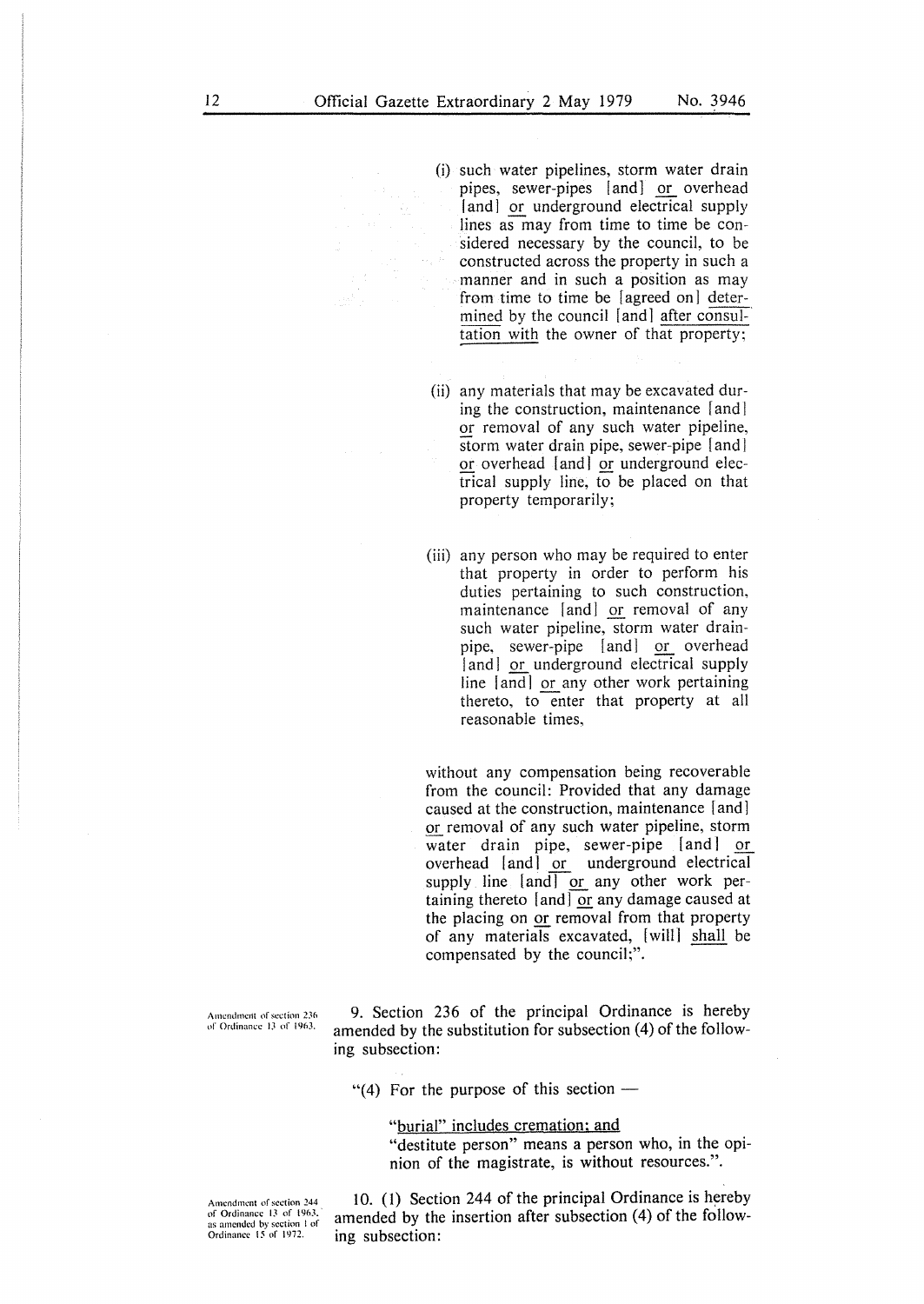of and

- (i) dat sodanige waterpyplyne, stormwaterafvoerpype, rioolpype [en] of bogrondse [en] of ondergrondse elektriese kragtoevoerlyne soos [ wat] die raad van tyd tot tyd nodig ag, op so 'n wyse en in so 'n liggings soos [wat daar] van tyd tot tyd [deur die raad en] na oorlegpleging met die eienaar van daardie eiendom [ooreengekom word,] deur die raad bepaal word, oor die eiendom aangelê word;
- (ii) dat enige materiaal wat uitgegrawe word gedurende die konstruksie, instandhouding [en] of verwydering van enige sodanige waterpyplyn, stormwaterafvoerpyp, rioolpyp [en] of bogrondse [en] of ondergrondse elektriese kragtoevoerlyn, tydelik op daardie eiendom geplaas mag word;
- (iii) dat iedereen van wie dit vereis word om daardie eiendom te betree ten einde sy pligte in verband met sodanige konstruksie, instandhouding [en] of verwydering van enige sodanige waterpyplyn, stormwaterafvoerpyp, rioolpyp [en] of bogrondse [en] of ondergrondse elektriese kragtoevoerlyn [en] of enige ander werk wat daarmee in verband staan, te verrig, daardie eiendom te eniger tyd mag betree,

sonder dat enige vergoeding op die raad verhaalbaar sal wees: Met dien verstande dat enige skade veroorsaak by die konstruksie, instandhouding [en] of verwydering van enige sodanige waterpyplyn, stormwaterafvoerpyp, rioolpyp [en] of bogrondse [en) of ondergrondse elektriese kragtoevoerlyn  $\Box$ en] of enige ander werk wat daarmee in verband staan, [en] of enige skade veroorsaak by die plasing op of verwydering van daardie eiendom van enige materiaal wat uitgegrawe word, deur die raad vergoed [sail moet word;".

9. Artikels 236 van die Hoofordonnansie word hierby gewysig deur subartikel (4) deur die volgende subartikel te vervang:

Wysiging van artikcl 236 van Ordonnansic 13 van 1963.

" (4) By die toepassing van hierdie artikel -

sluit "begrawing" verassing in; en beteken  $[-]$ beteken [-] "behoeftige persoon" iemand wat, na die landdros meen, geen middele het nie.".

10. (1) Artikel 244 van die Hoofordonnansie word hierby gewysig deur die volgende subartikel na subartikel (4) in te voeg:

\Vys1ging van artikc, 24-1 van Ordonnansic ! *3* van 1963. soos gcwysig dcur artikel I van Ordonnansie 15 van 1972.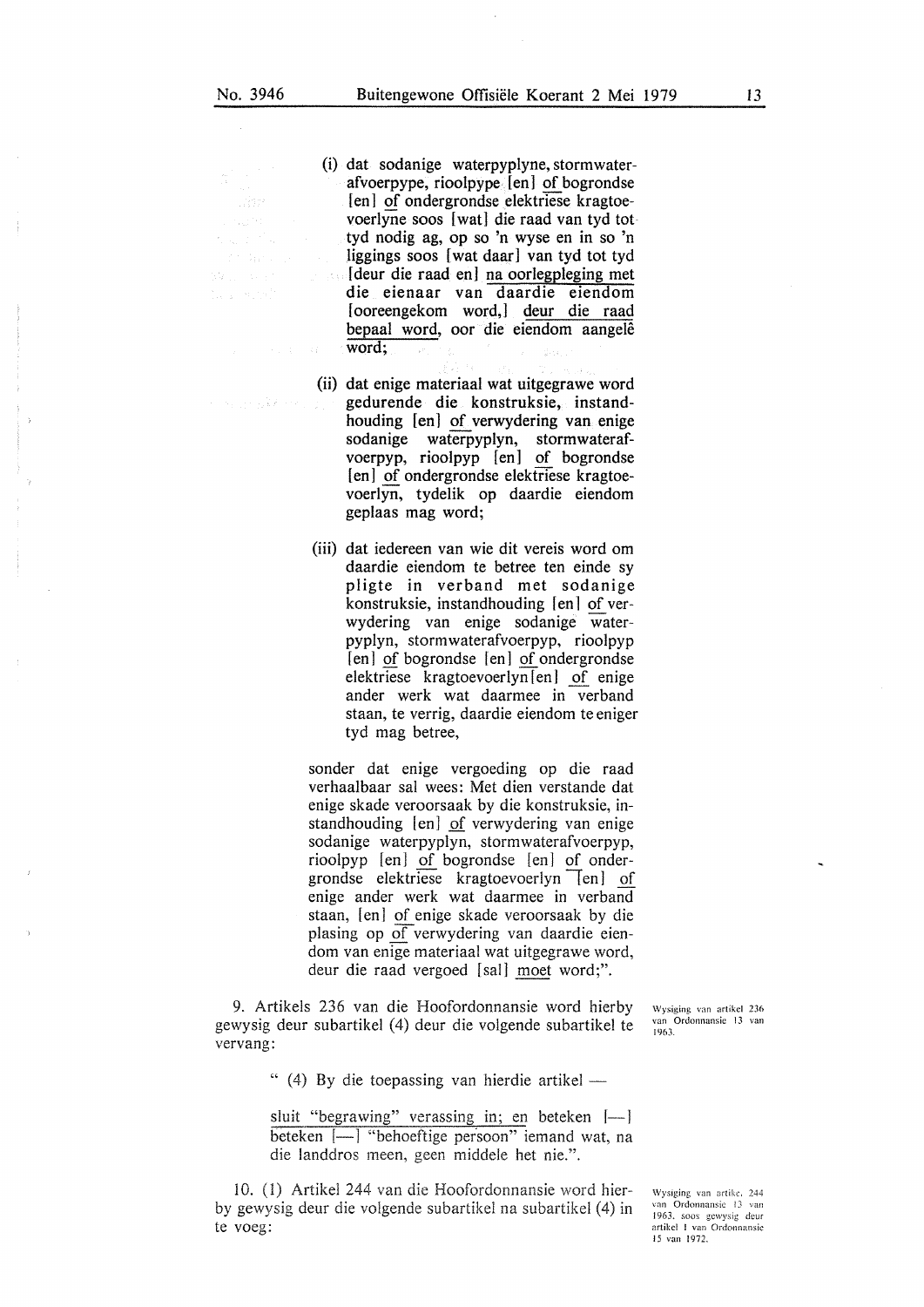" (5) Where a municipality has adopted such model regulations, or where such model regulations have been applied to a municipality, either in whole or in part or with variations, the said municipality may, subject to the provisions of section 243, amend such regulations, and such amendment shall after publication thereof in the *Official Gazette* have force of law only within the area of junisdiction of such municipality.".

(2) Subsection (1) shall be deemed to have come into operation on I July 1963.

Short title

11. This Ordinance shall be called the Second Municipal Amendment Ordinance, 1979.